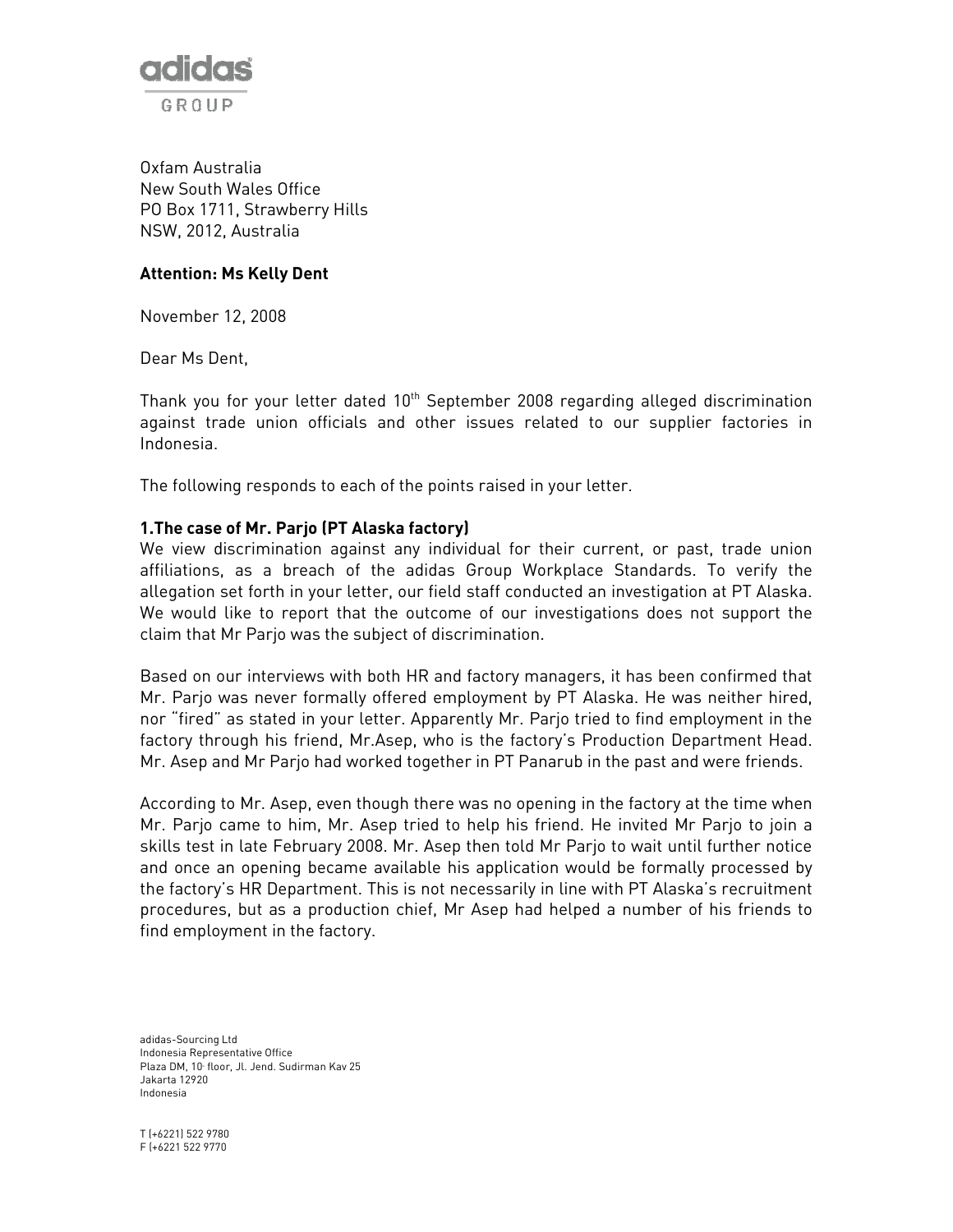

Unfortunately for Mr Parjo, the factory canceled its plan to expand production, and therefore there was no job opening available. Mr Asep offered to help his friend find employment at PT CLI and at KMK (a Nike supplier), but neither of these factories were hiring at the time.

It is not clear to us whether Mr Asep is the "factory management" referred to by Mr Parjo in his story. We can confirm, however, that Mr Asep categorically denies he had ever advised Mr Parjo that his failure to secure a job at PT Alaska was because of his past union affiliation.

Based on our investigations, we can find no evidence to support the allegation that PT Alaska discriminated against Mr Parjo. The fact that PT Alaska previously hired Mr Asep, a former Perbupas member, and has also employed other ex-Perbupas members, appears to show that they do not discriminate in their hiring practices against trade unionists.

We would suggest GSBI meet again with Mr Parjo to clarify his allegations. We would also be pleased to meet with GBSI to discuss our findings. We have copied this letter to GSBI for their information and further action.

We stand by our commitment to investigate any deliberate acts of discrimination in our supplier's hiring practices, but to date we have received no information that supports the allegation that Mr Parjo, or others, has been the subject to an explicit "blacklisting" by our suppliers. We would ask for GBSI's assistance in obtaining a full profile of each dismissed ex-Perbupas official, in terms of their current job status and a documented record of their attempts to secure employment with adidas' suppliers. We have requested that any application made by those who were dismissed from PT Panarub, be copied to the SEA team in Jakarta for independent tracking and follow-up if there is any report of discrimination practice.

#### 2.The case of dismissed ex SBGTS/Perbupas Union Leaders

We share your concern that a number of former union officials that were dismissed by PT Panarub have still to find gainful employment.

Our online statement of April  $14<sup>th</sup>$ , 2008, was an accurate reflection of the lack of feedback we had received from the ex-Perbupas union leaders to our proposals for a job placement scheme, as set out in our letters of May and August 2007 to SBGTS. We have no record of having received an email from SBGTS dated October 29<sup>th</sup>, 2007 and we would be grateful if this could be forward to us for our further action. We would add that our Indonesian staff met with SBGTS officials, including Ali, on several occasions during

adidas-Sourcing Ltd Indonesia Representative Office Plaza DM, 10<sup>t</sup> floor, Jl. Jend. Sudirman Kav 25 Jakarta 12920 Indonesia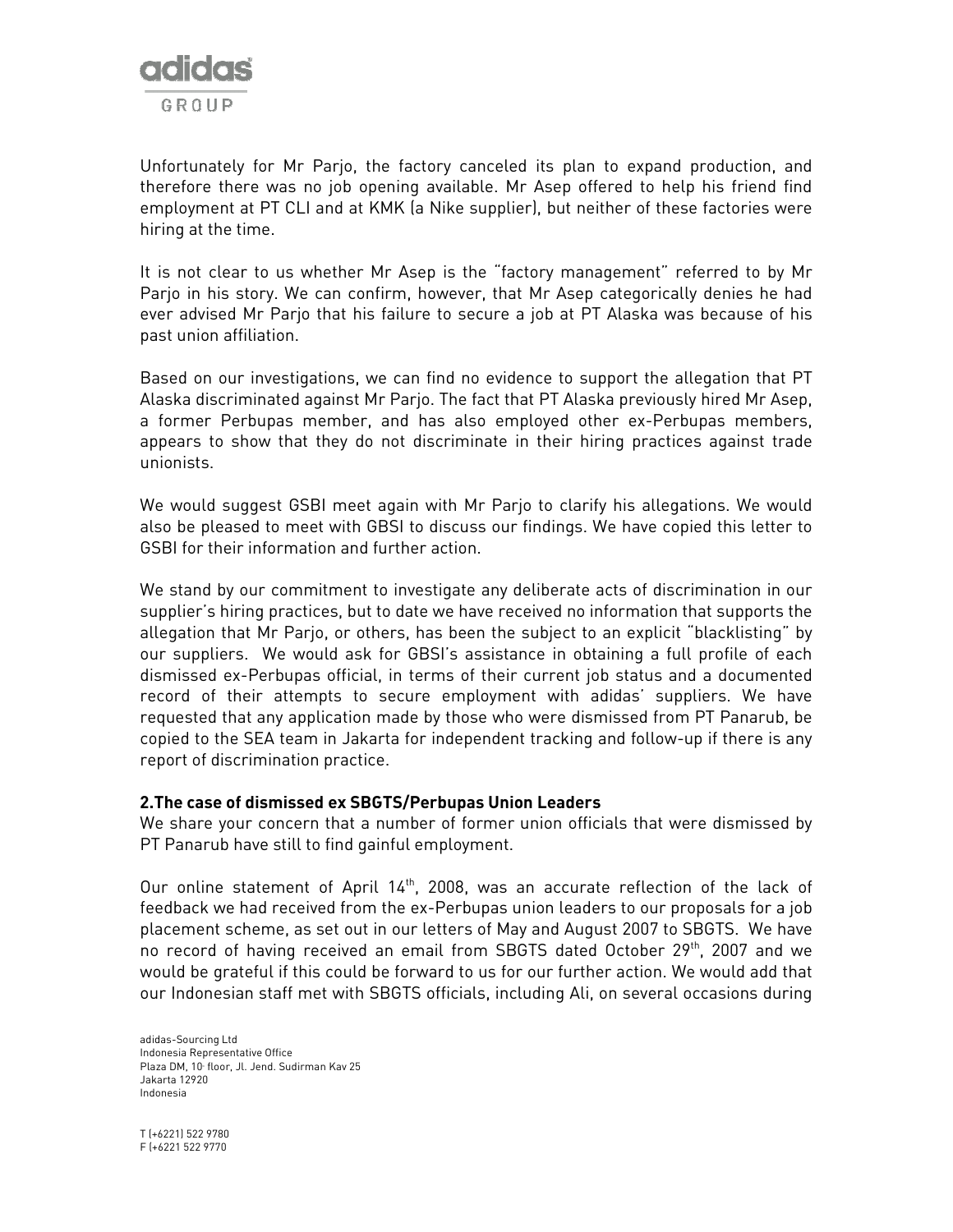

the past 12 months and there was no acknowledgement that the ex-Perbupas union leaders had accepted our earlier proposals.

In addition to the factory addresses and contact information previously supplied to SBGTS, we are happy to also furnish them with the name of the HR Manager in each adidas supplier factory. We will write separately to SBGTS with this information.

You brought up Neneng's experience, in applying for a job at PT Nikomas, as an example of the problem of submitting applications and the involvement of middlemen. In our letter of December  $17<sup>th</sup>$  2007, we have described the steps taken by the SEA team to help Neneng resolve the issue with her lodging of a job application at PT Nikomas. However, it is disturbing to subsequently learn that Neneng had had to pay money to secure her job. We would very much like to obtain a formal statement from Neneng on the bribe payment, so that we can investigate further.

As part of PT Nikomas's recruitment procedures, all new employee are required to sign a statement confirming that they have not paid recruitment fees, and if have, to report the details of this to the hotline number provided by HR Department. We believe Neneng signed such a statement. We also understand from the PT Nikomas HR Manager that they have several cases in the past where they launched internal investigations and resolved the case of reported payment of recruitment fee.

# 3.The current SBGTS Union in Panarub should be allowed to freely organized and collectively bargain

In April 2008 SBGTS issued a letter to the factory management raising concerns about specific incidents and issues that they felt infringed the union's freedom of association. The letter was copied to SEA for our information. We followed up by meetings with SBGTS in April and May 2008, who again outlined issues that they had not satisfactorily resolved with PT Panarub's management. One of the issues, which you have raised in your letter, was an allegation that following a strike in March 2008 workers had been pressured to "resign" from SBGTS through the cancellation of their union fee deductions. Our team immediately launched an investigation. During the preceding weeks we visited PT Panarub a number of times. We interviewed many people, including workers, supervisors and management and checked all related evidence and documents. We came to conclusion that some line supervisors and section heads had acted improperly and that their action could be viewed as an attempt to influence workers in relation to their union membership.

adidas-Sourcing Ltd Indonesia Representative Office Plaza DM, 10<sup>t</sup> floor, Jl. Jend. Sudirman Kav 25 Jakarta 12920 Indonesia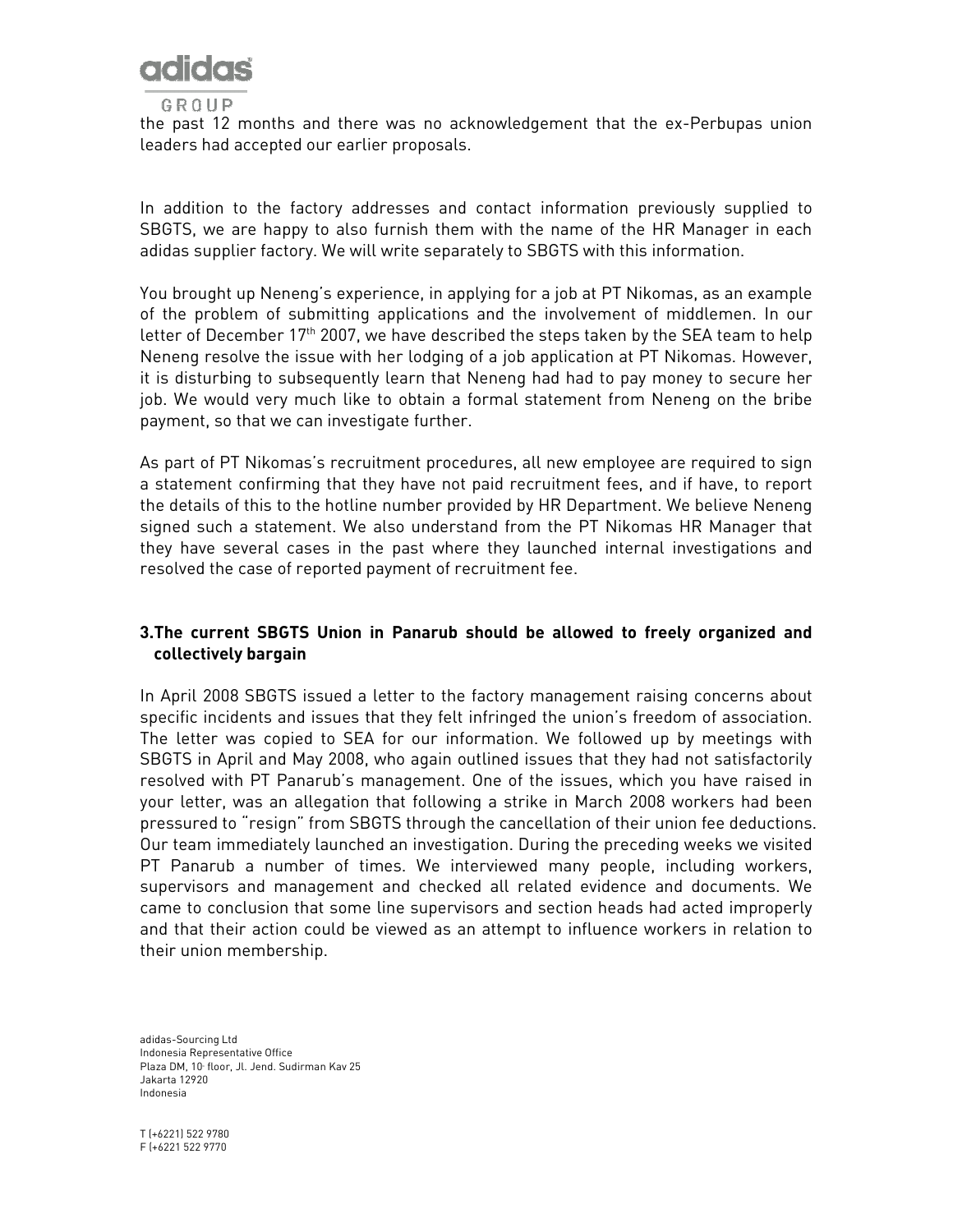

Although PT Panarub did not entirely agree with our conclusion, they did agree to take action. 193 workers who had submitted forms to cancel their SBGTS union fee deduction were called by the factory HR Department, and they were briefed about the improper actions of the middle management. These workers were also asked to re-confirm their decision to stop the union fee payment to SBGTS, to ensure that their decision had been voluntarily. Of 193 contacted, 40 workers decided to reverse their decision.

In addition, as part of the corrective action, all of the supervisors and section heads who has involved in this case were given verbal warning and had to attend refresher training on freedom of association. This infringement of trade union rights is considered a serious breach of our Workplace Standards. Consequently, it has significantly affected PT Panarub's overall compliance performance (KPI).

We also followed up complaints we received from SBGTS that they had been banned from meeting their members inside the factory. The SEA investigation revealed that the root cause of this issue was the failure of both union and management to follow preagreed procedures, permitting union officials to meet with their individual members inside the production area. As a corrective action, the management has sent a letter to both SBGTS and SPN emphasizing the correct procedures to be followed. The letter has been acknowledged by both unions.

Contrary to what you have stated in your letter, adidas did address the issues of infringement of FOA raised by SBGTS. The SEA team spent considerable time and effort to investigate the allegations and to follow up on corrective actions. We have kept SBGTS leaders informed of each stage of our investigations, but have also continued to urge them to obtain the full details directly from Panarub management, as we do not want to circumvent the proper communication and grievance channels between the factory management and the union.

With regards to the union membership verification process, we would like to clarify that it was not our intention to lay blame on any of individual party. We were merely highlighting the fact that it is extremely difficult to resolve this issue, when the related parties cannot find common ground and agree a way forward.

We have repeatedly expressed our concern that the responsibility for carrying out the union verification process can not be placed solely on the shoulders of adidas. Put simply we can not deliver this verification unless all of the parties - PT Panarub's two unions and the factory management - act together. Once a consensus has been reached, adidas is ready to play a supporting role, that is, to facilitate the verification process and ensure that it reaches the desired goal.

adidas-Sourcing Ltd Indonesia Representative Office Plaza DM, 10<sup>t</sup> floor, Jl. Jend. Sudirman Kav 25 Jakarta 12920 Indonesia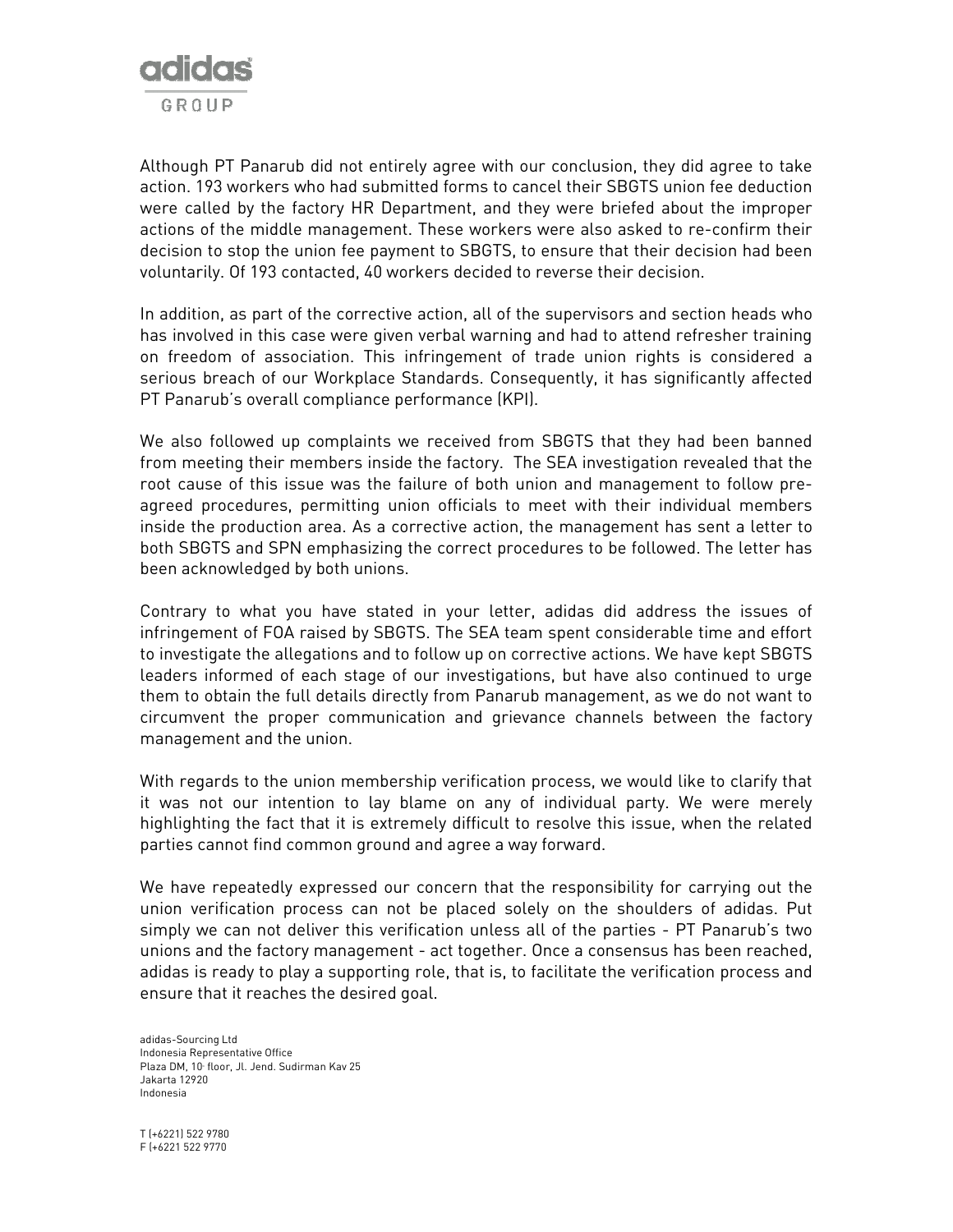

# 4.The status of job application of SBGTS officials at CLI

We were informed by CLI that there are at least 2 former SBGTS officials who have been hired and are now working at the factory. They are Ms. Nenih Sumernih and Mr. Jayadih. It is quite possible that there are others, but this is difficult to confirm this as the factory's employment records do not indicate the current or former union affiliations of employees.

Due to the high numbers of applicants, CLI stopped receipt of new applications to its PO Box number on December 28<sup>th</sup>, 2007. By then, CLI had received around 18,800 applications for 2850 available positions. Of the applications received, some 2,400 were from former Spotec workers. All of the ex-Spotec workers applications received by that date were entered into the recruitment database by CLI. To ensure objectivity and accuracy, the SEA team in Jakarta has cross-checked the information contained in CLI's database.

Of the seven individuals listed in your letter, we can find no record of their applications in the database. We are unsure whether their applications were sent before, or after, the cut-off date for the receipt of applications (i.e. December 28<sup>th</sup>, 2007). We have delivered a clear message to CLI that they must abide by the adidas Group Workplace Standard and the local law and they should not discriminate against any applicant on the grounds of their past union affiliation. If we can have the dates that the applications were submitted, we will be able to investigate further.

We continue to monitor the recruitment process at CLI, which currently slowed. Recently we sent the call list (of applications) to the union committee, including SBGTS, for the latest round of recruitment which took place in middle of November 2008.

#### 5.Encouraging respect for FOA in adidas supplier factories

FOA and the right to bargain collectively is one of the key principles under adidas Group Workplace Standards and, as we have stated previously, it is also a key performance measured in our KPI.

To clarify, FOA is not assessed in the "Management System" unit of measure. It is part of the parameters for "Worker-management communication and Industrial Relations", which includes:

- Respect towards workers representation/union
- Ability to resolve industrial dispute and industrial actions
- Promoting effective worker-management communication, and
- Effective handling of workers grievance

adidas-Sourcing Ltd Indonesia Representative Office Plaza DM, 10<sup>t</sup> floor, Jl. Jend. Sudirman Kav 25 Jakarta 12920 Indonesia